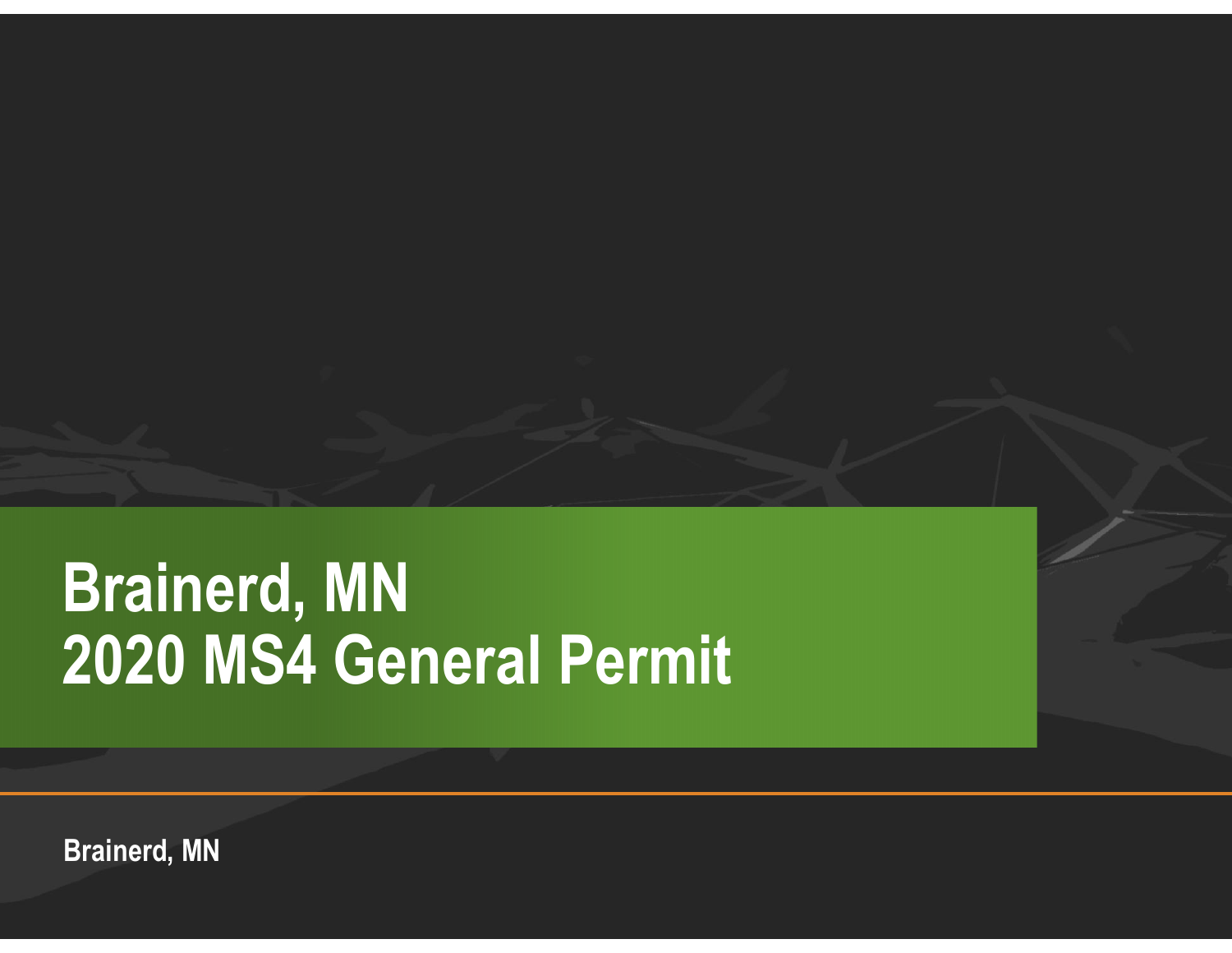- Municipal Separate Storm Sewer System (MS4)
- Minnesota Pollution Control Agency (MPCA)
- Ξ 5-year permit cycle
- Designed to manage stormwater

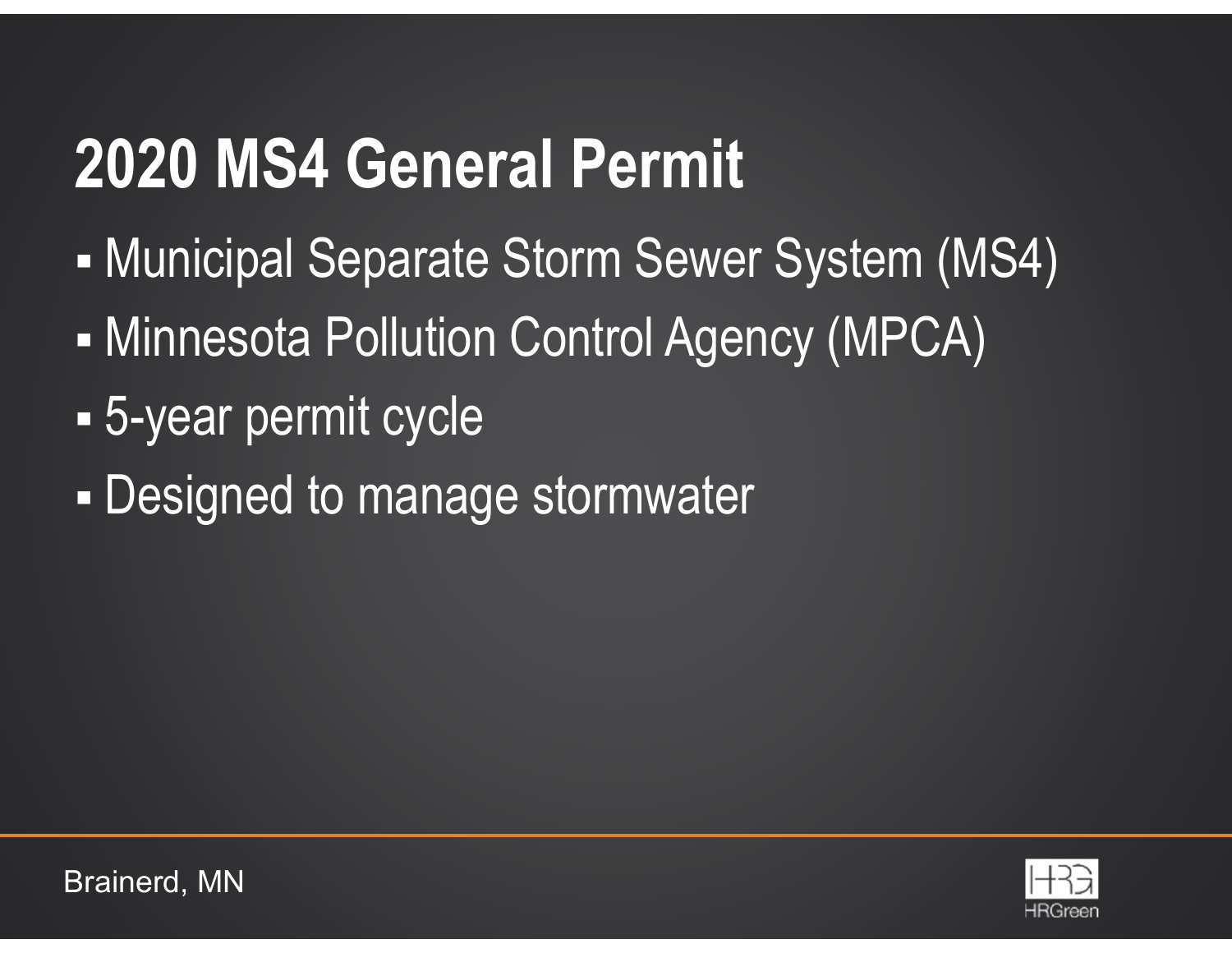- City Code
- Enforcement Response Procures (ERP)
- Ξ Discharges to Impaired Waters
- Minimum Control Measures (MCM)

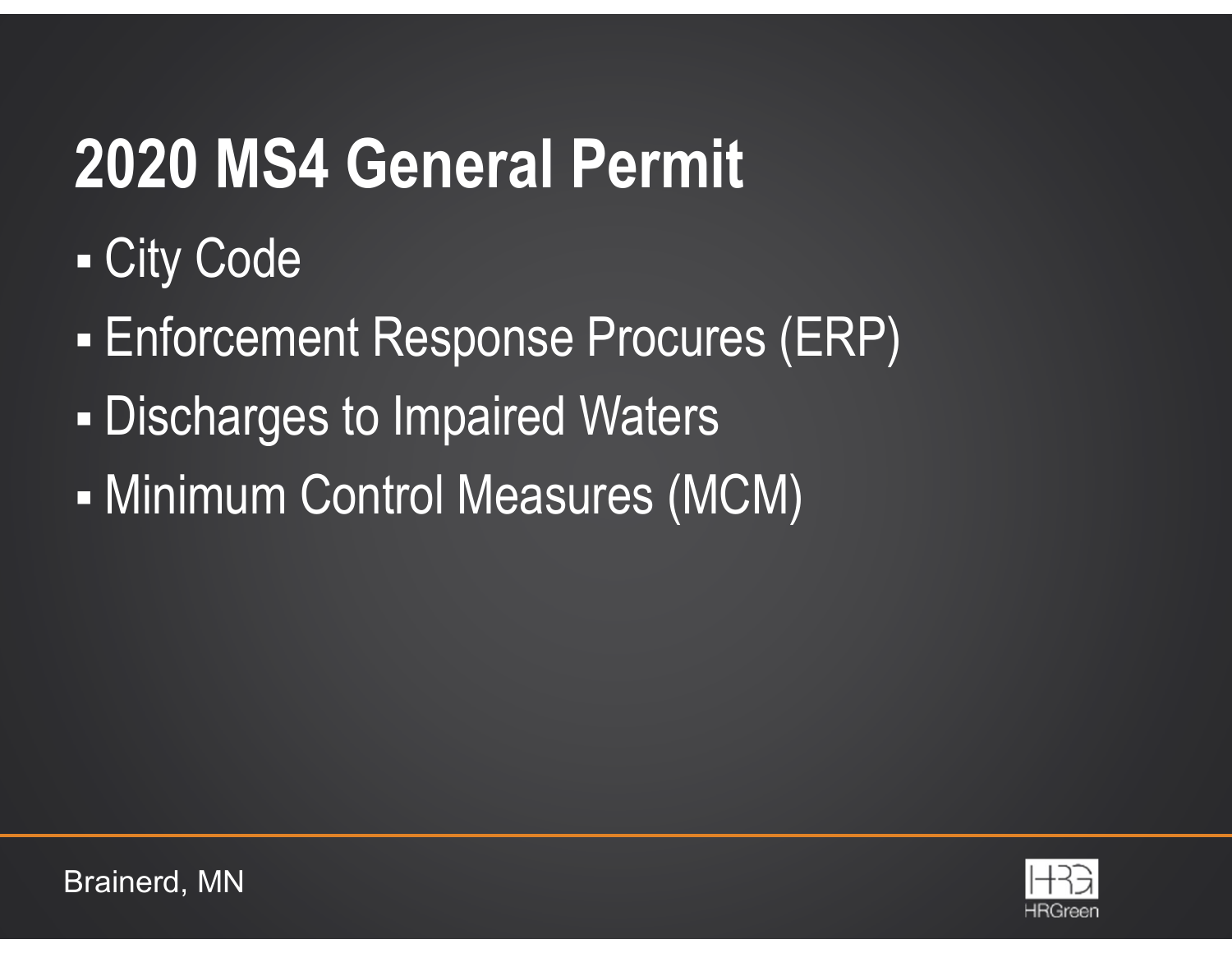

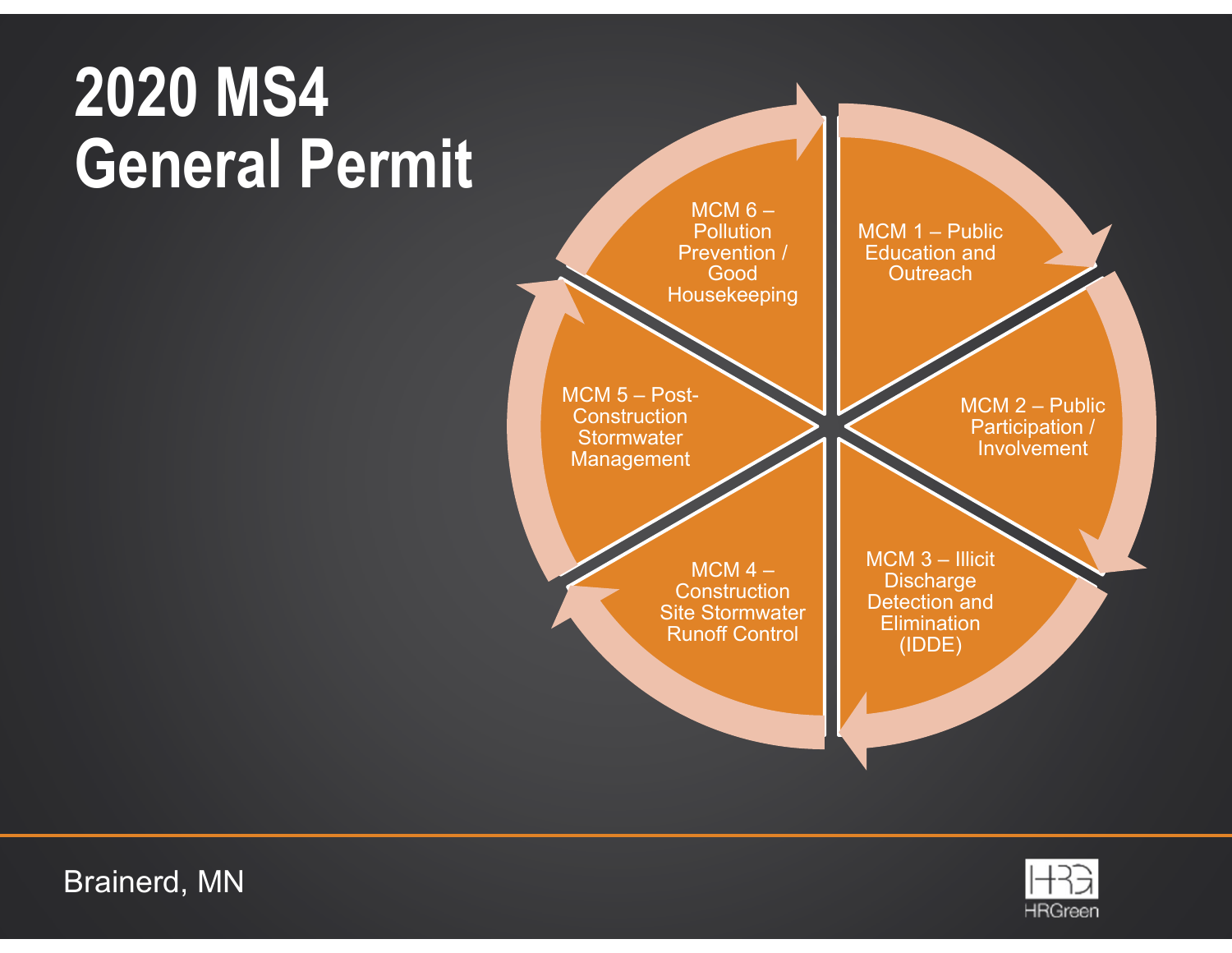- П Regulatory mechanisms and enforcement procedures
- П Checklists and recordkeeping
- l. **- Best Management Practices**
- I. **- Inventories and mapping**
- П Staff training

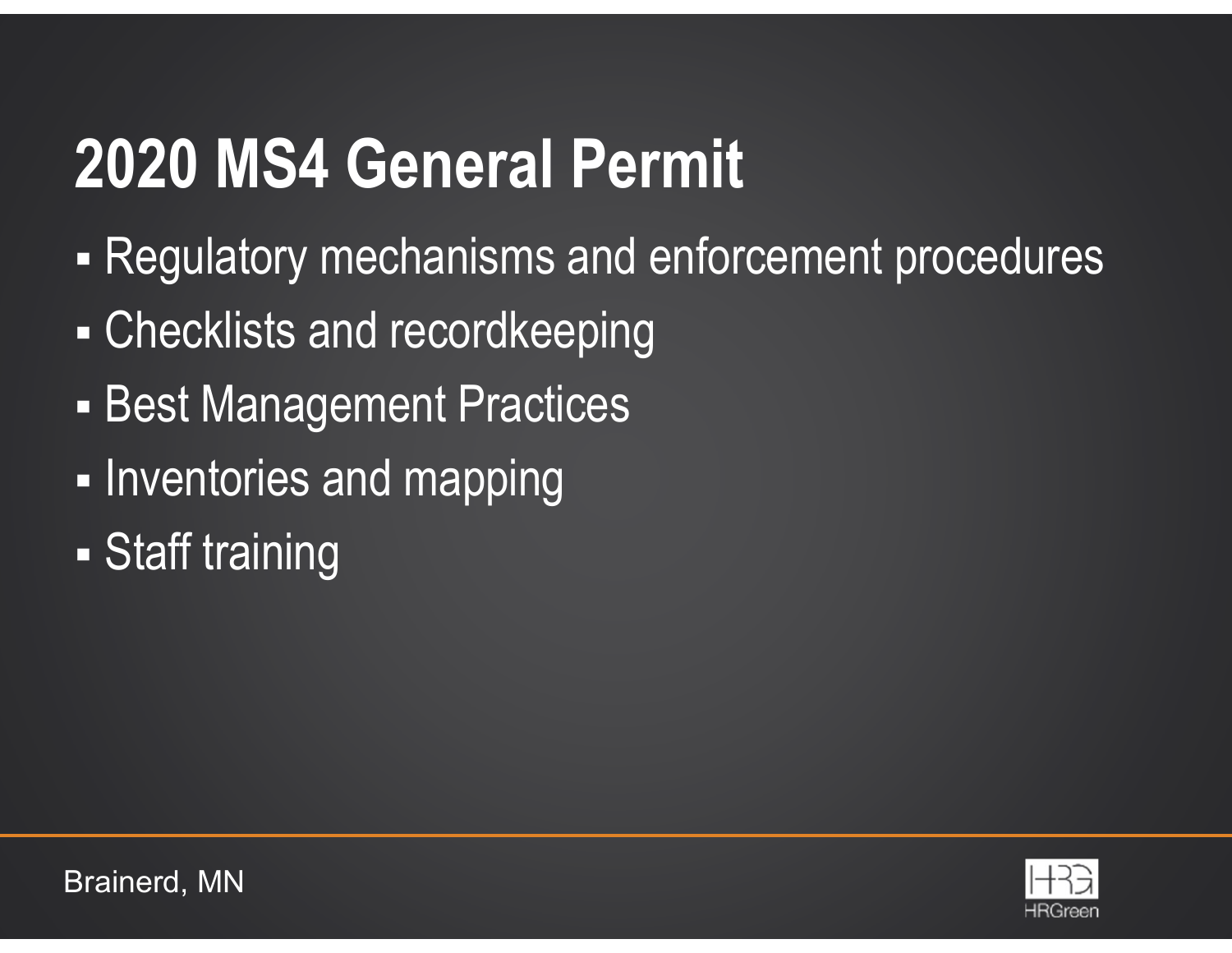# **Application Status**

- П HRG contracted to assist City with 2020 application
	- Self-audit of SWPPP
	- L. Address outstanding needs from old permit
	- Г Complete application
	- Г Define path to completion for new permit req's
	- Г Define path forward for tools to increase efficiency
	- Estimate level of administrative effort

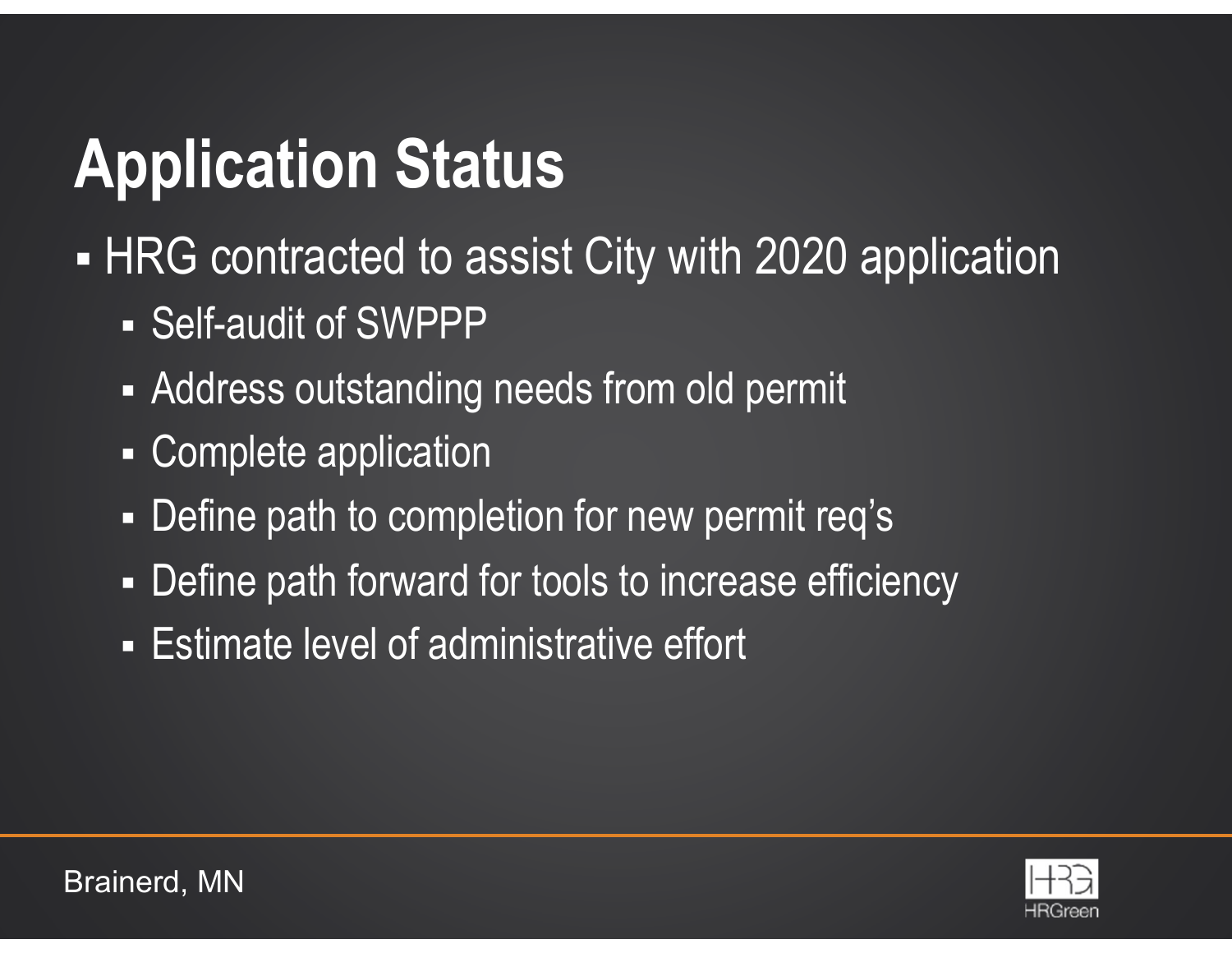

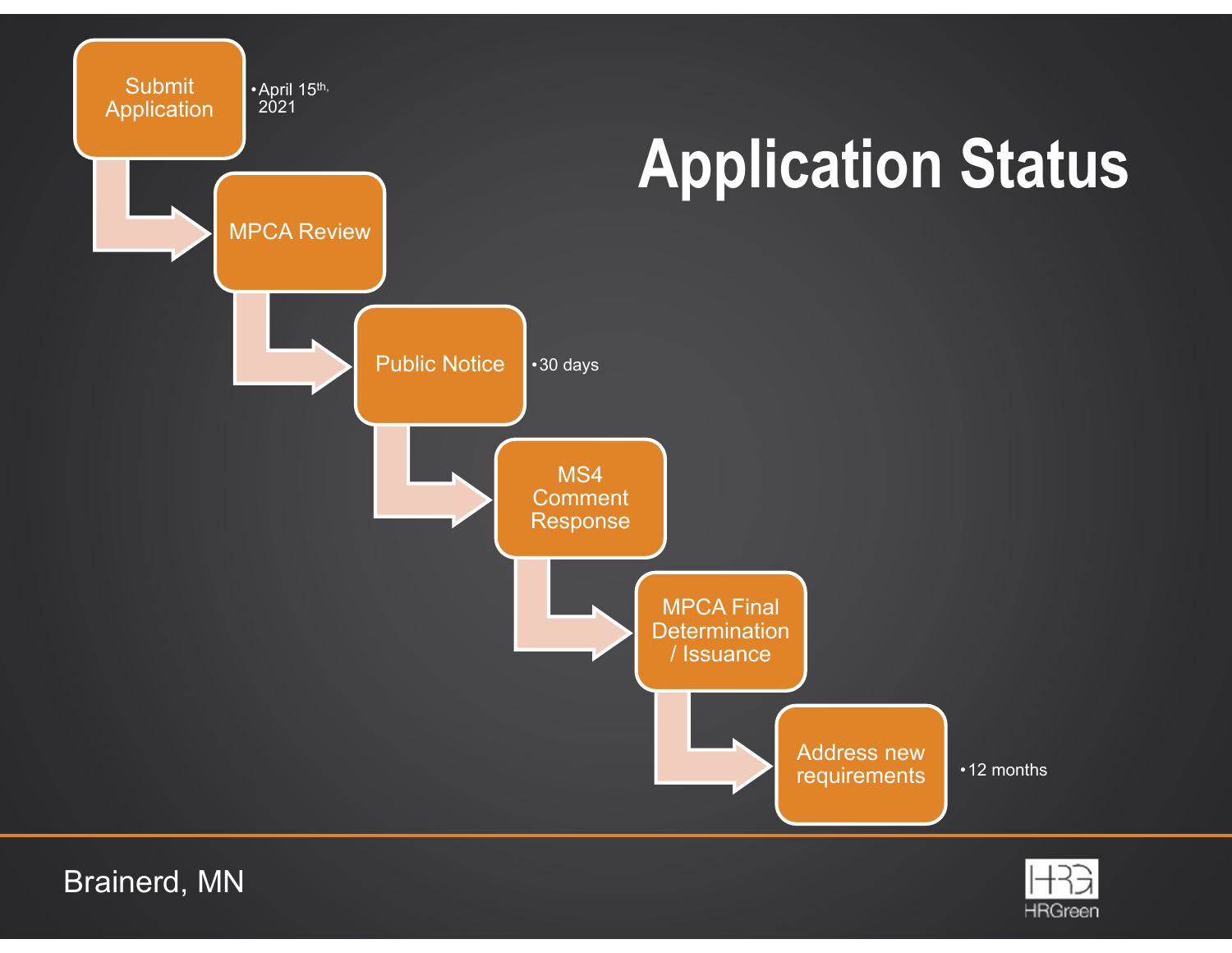# **New Permit Requirements**

- $\blacksquare$ Public education, outreach and involvement needs
- $\blacksquare$ Salt management and pet waste
- $\Box$ **Documentation**
- Staff training for MCMs 3-6
- $\blacksquare$ IDDE targeting / prioritization and procedures
- $\Box$ ERP updates
- $\Box$ Site plan and inspection checklist content
- $\Box$ Regulatory requirements (City Code)
- $\blacksquare$ Off-site treatment projects not owned by City
- $\blacksquare$ Operation and maintenance documentation
- $\Box$ Estimation of TSS, TP load reductions for WLA's
- $\Box$ Bacteria, chloride and temperature BMP descriptions for WLA's

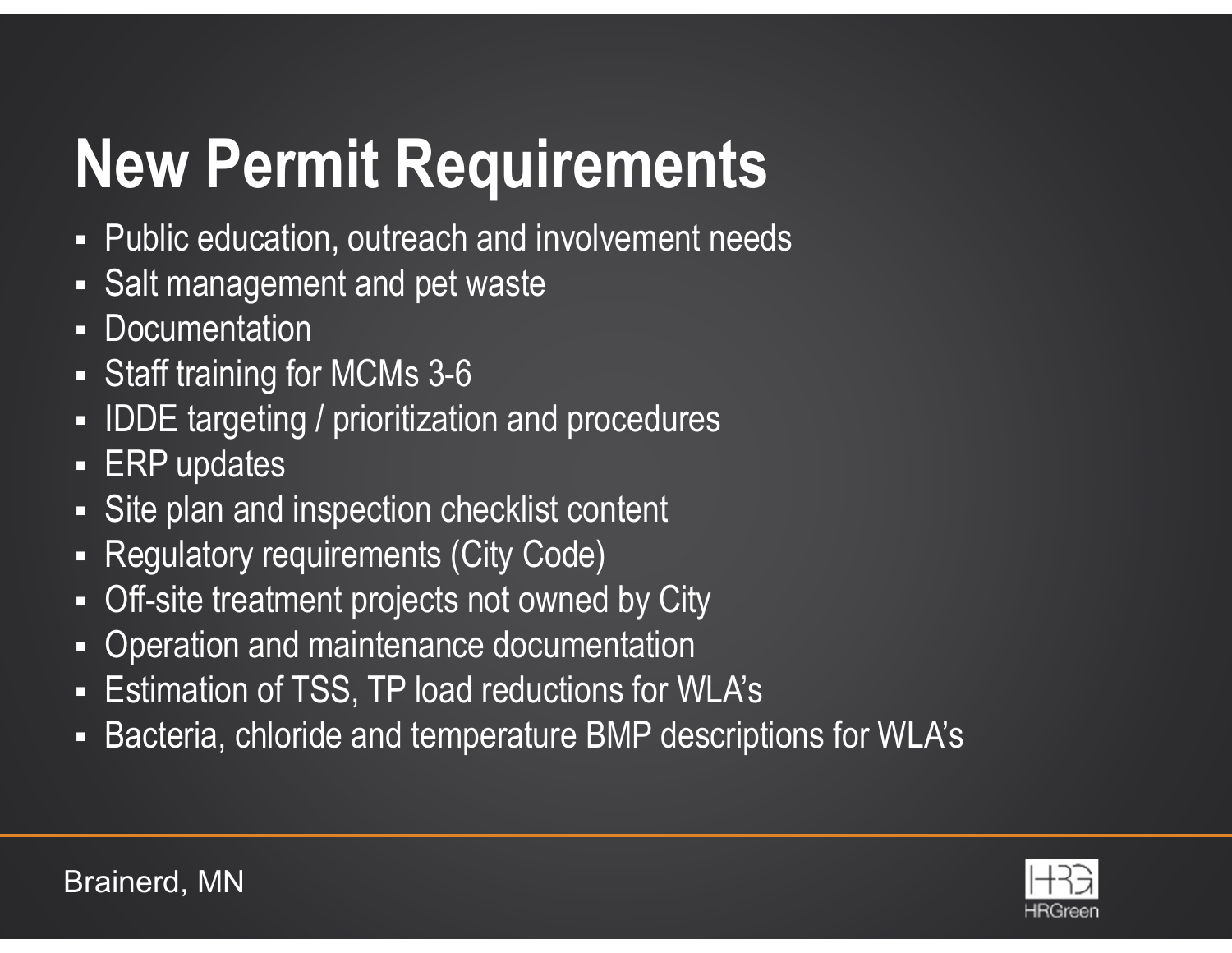| <b>SWPPP Component</b>                                            | <b>Deadline</b>                 |
|-------------------------------------------------------------------|---------------------------------|
| <b>Enforcement Response Procedures</b>                            | 12 months from date of coverage |
| <b>Total Maximum Daily Load - Waste Load</b><br><b>Allocation</b> | Over next 5-years               |
| <b>MCM 1 – Public education and Outreach</b>                      |                                 |
| <b>MCM Plan/SOP</b>                                               | 15-Apr-21                       |
| <b>Update Education Materials</b>                                 | 12 months from date of coverage |
| Annual Stormwater E/O on at least 2 high-<br>priority issues      | 12 months from date of coverage |
| <b>Annual IDDE E/O</b>                                            | 12 months from date of coverage |
| Annual salt use/management E/O                                    | 12 months from date of coverage |
| <b>Annual pet waste E/O</b>                                       | 12 months from date of coverage |
| <b>Documentation</b>                                              | At each event/effort            |

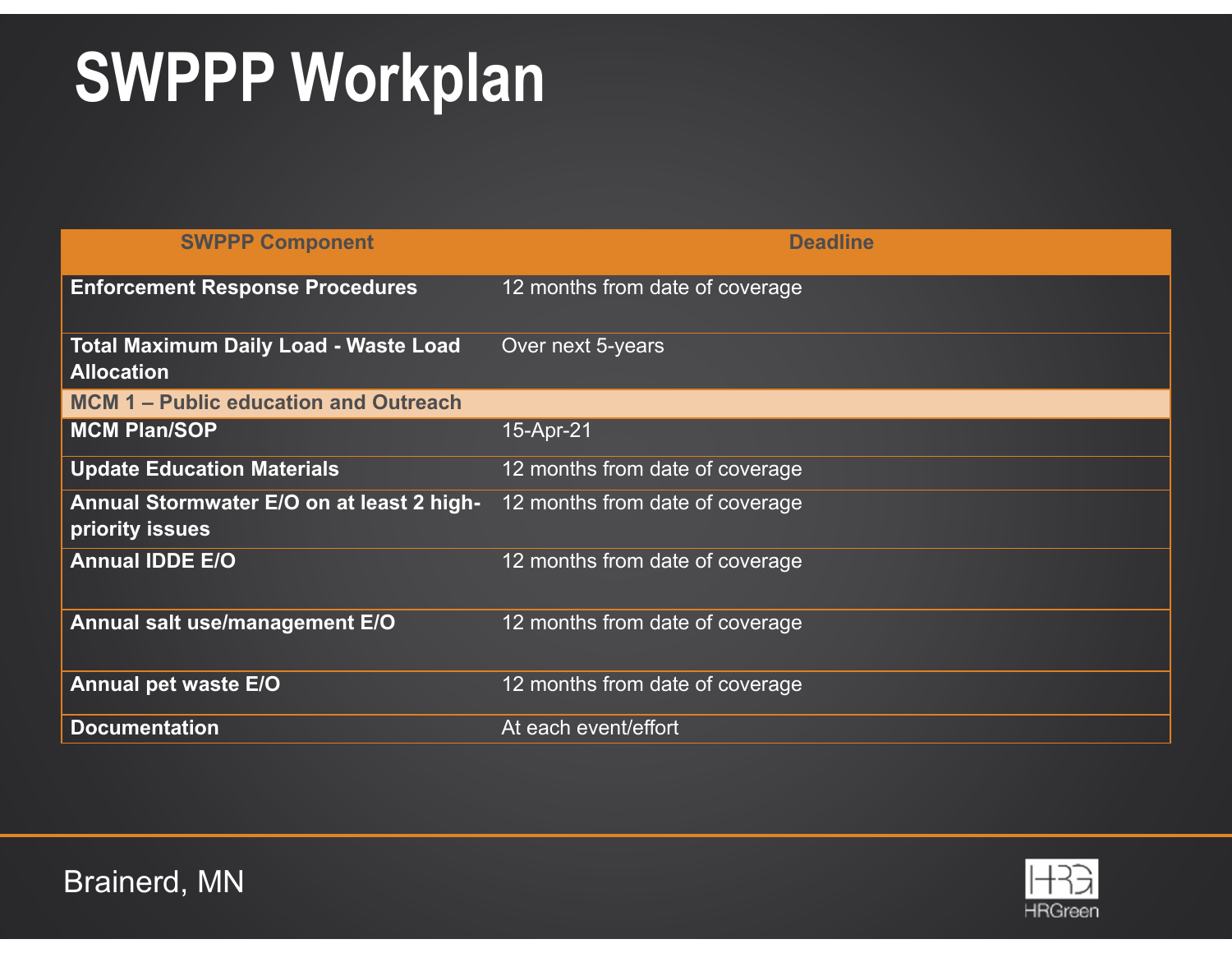| <b>MCM 2 - Public Participation/Involvement</b>                 |                                                                                                 |  |
|-----------------------------------------------------------------|-------------------------------------------------------------------------------------------------|--|
| <b>MCM Plan/SOP</b>                                             | 15-Apr-21                                                                                       |  |
| <b>Annual SWPPP Public Input/Involvement</b>                    | 12 months from date of coverage                                                                 |  |
| <b>Annual Stormwater Public Involvement Activity</b>            | 12 months from date of coverage                                                                 |  |
| <b>Documentation</b>                                            | At each event/effort                                                                            |  |
| <b>MCM 3-Illicit Discharge Detection and Elimination (IDDE)</b> |                                                                                                 |  |
| <b>MCM Plan/SOP</b>                                             | 15-Apr-21                                                                                       |  |
| <b>Regulatory Mechanism Update</b>                              | 12 months from date of coverage                                                                 |  |
| <b>Checklists Update</b>                                        | 15-Apr-21                                                                                       |  |
| <b>IDDE Inspections</b>                                         | On-going                                                                                        |  |
| <b>Spill Kits</b>                                               | 15-Apr-21                                                                                       |  |
| <b>Staff Training</b>                                           | 12 months from date of coverage for new staff, once per<br>3-years for previously trained staff |  |
| <b>Documentation</b>                                            | At each event/activity                                                                          |  |

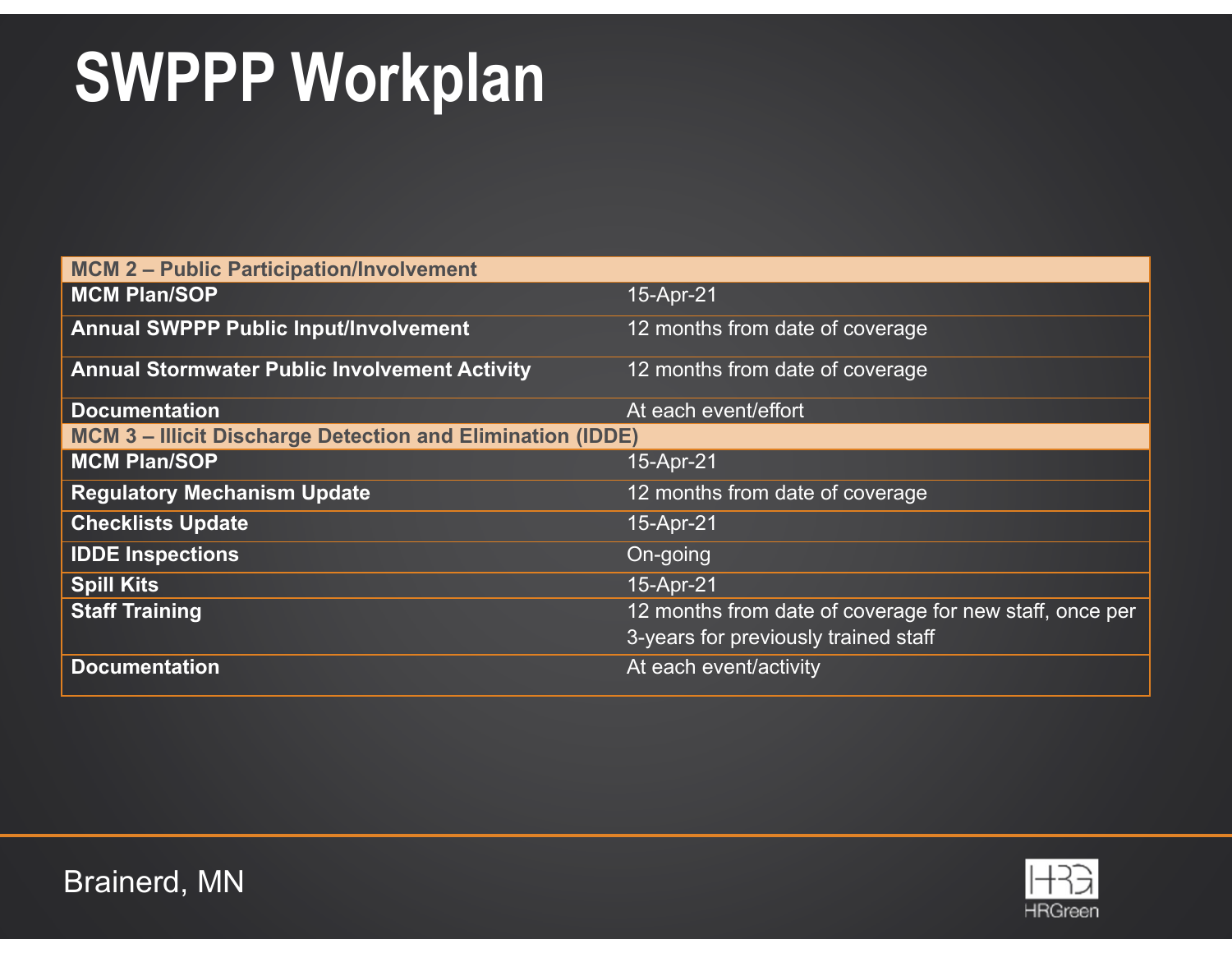| <b>MCM 4 - Construction Site Stormwater Runoff Control</b> |                                                                                                 |  |
|------------------------------------------------------------|-------------------------------------------------------------------------------------------------|--|
| <b>MCM Plan/SOP</b>                                        | 15-Apr-21                                                                                       |  |
| <b>Regulatory Mechanism Update</b>                         | 12 months from date of coverage                                                                 |  |
| <b>Checklists Update</b>                                   | 15-Apr-21                                                                                       |  |
| <b>Enforcement Response Procedures</b>                     | 12 months from date of coverage                                                                 |  |
| <b>Training</b>                                            | 12 months from date of coverage for new staff, once<br>per 3-years for previously trained staff |  |
| <b>Documentation</b>                                       | At each event/activity                                                                          |  |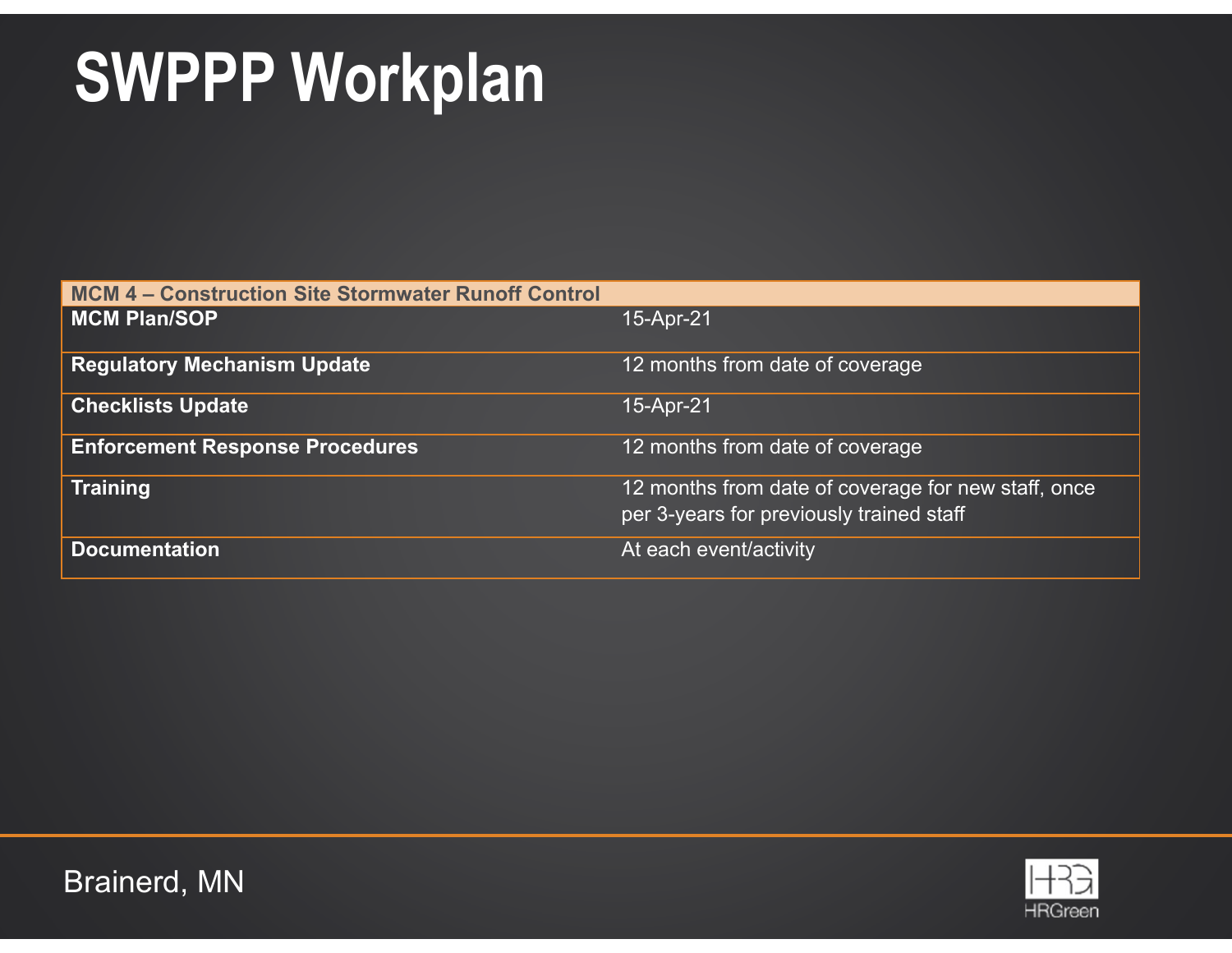| <b>MCM 5-Post-Construction Stormwater Management</b> |                                                                                                 |  |  |
|------------------------------------------------------|-------------------------------------------------------------------------------------------------|--|--|
| <b>MCM Plan/SOP</b>                                  | 15-Apr-21                                                                                       |  |  |
| <b>Regulatory Mechanism Update</b>                   | 12 months from date of coverage                                                                 |  |  |
| <b>Inventory Update</b>                              | 12 months from date of coverage                                                                 |  |  |
| <b>Checklists Update</b>                             | First flush by April 15, 2021, then revision within 12<br>months from date of coverage          |  |  |
| <b>Training</b>                                      | 12 months from date of coverage for new staff, once per<br>3-years for previously trained staff |  |  |
| <b>Documentation</b>                                 | At each event/activity                                                                          |  |  |

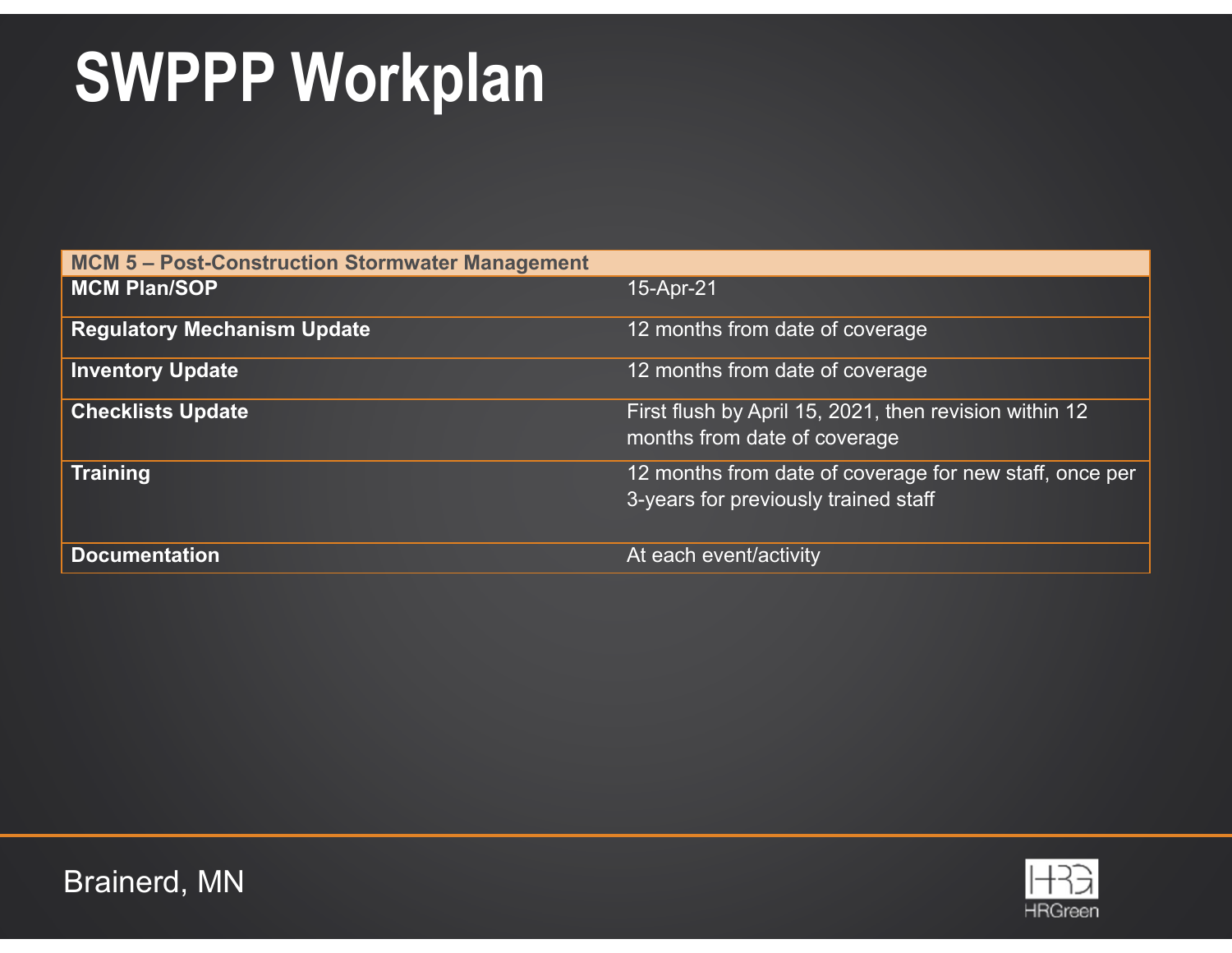| MCM 6 - Pollution Prevention/Good Housekeeping for Municipal Operations |                                                                       |  |  |
|-------------------------------------------------------------------------|-----------------------------------------------------------------------|--|--|
| <b>MCM Plan/SOP</b>                                                     | 15-Apr-21                                                             |  |  |
| <b>Inventory Update</b>                                                 | On-going                                                              |  |  |
| <b>Checklists Update</b>                                                | 15-Apr-21                                                             |  |  |
| <b>Inspections</b>                                                      | Once per calendar year unless deemed necessary to change<br>frequency |  |  |
|                                                                         | All locations inspected within 5 years                                |  |  |
| <b>Training</b>                                                         | 12 months from date of coverage                                       |  |  |
| <b>Documentation</b>                                                    | At each event/activity                                                |  |  |

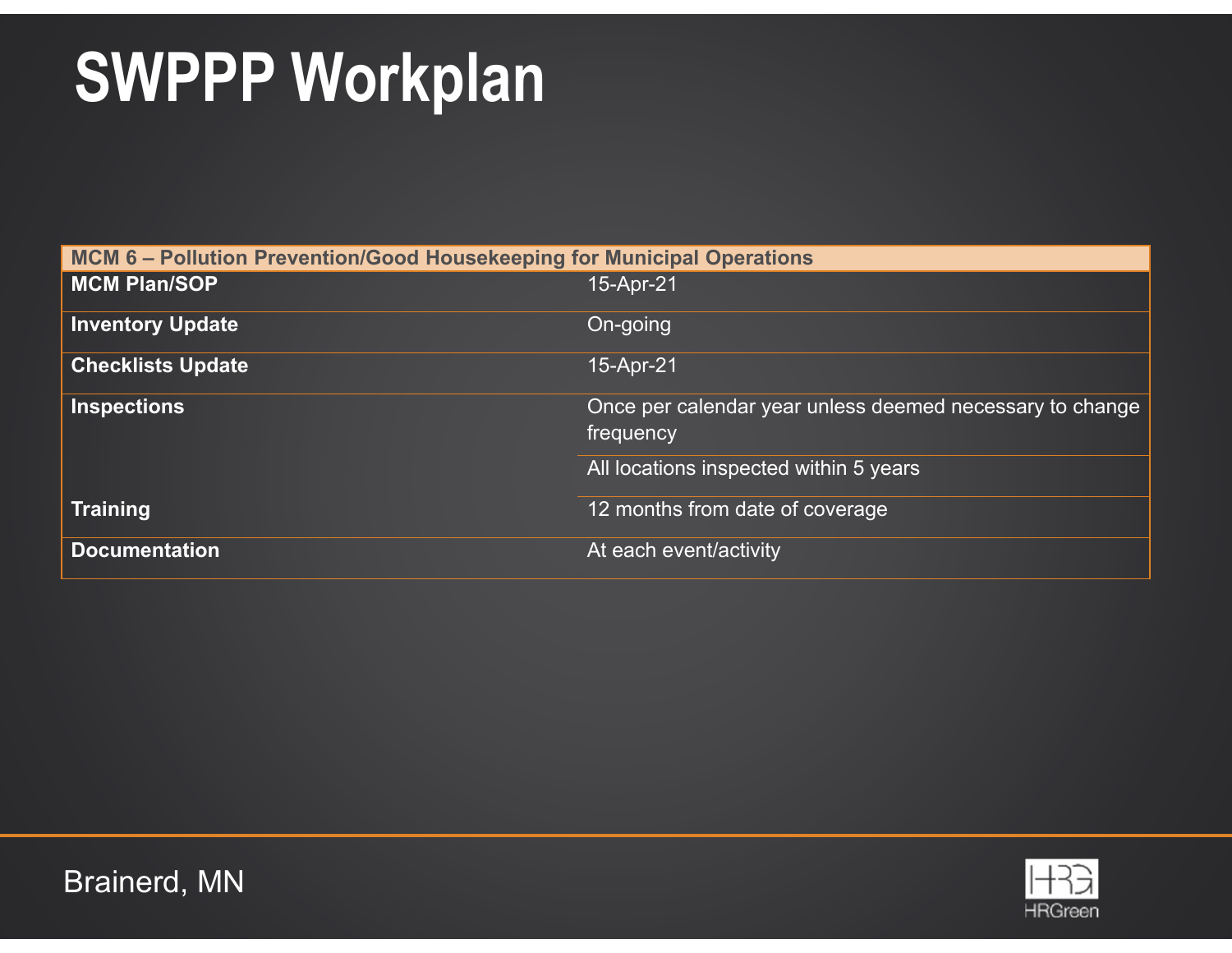# **MS4 Program Staff Time**

| <b>ITEM</b>                                                             | <b>2020 HOURS</b> | <b>ESTIMATED ANNUAL</b><br><b>HOURS</b> |
|-------------------------------------------------------------------------|-------------------|-----------------------------------------|
| <b>MCM 1 EDUCATION AND OUTREACH</b>                                     | 56                | 80                                      |
| <b>MCM2 PUBLIC PARTICIPATION/INVOLVEMENT</b>                            | 16                | 16                                      |
| <b>MCM3 ILLICIT DISCHARGE DTECTION AND</b><br><b>ELIMINATION</b>        | 120               | 400                                     |
| <b>MCM4 CONSTRUCTION SITE SOTRMWATER</b><br><b>RUNOFF CONTROL</b>       | 236               | 500                                     |
| <b>MCM5 POST-CONSTRUCTION STORMWTER</b><br><b>MANAGEMENT</b>            | 60                | 250                                     |
| <b>MCM 6 POLLUTION PREVENTION/MUNICIPAL</b><br><b>GOOD HOUSEKEEPING</b> | $\overline{0}$    | 150                                     |
| <b>ANNUAL REPORTING</b>                                                 | 16                | 40                                      |
| <b>TMDL-WLA</b>                                                         | $\overline{0}$    | 100                                     |
| <b>TOTAL HOURS</b>                                                      | 504               | 1536                                    |

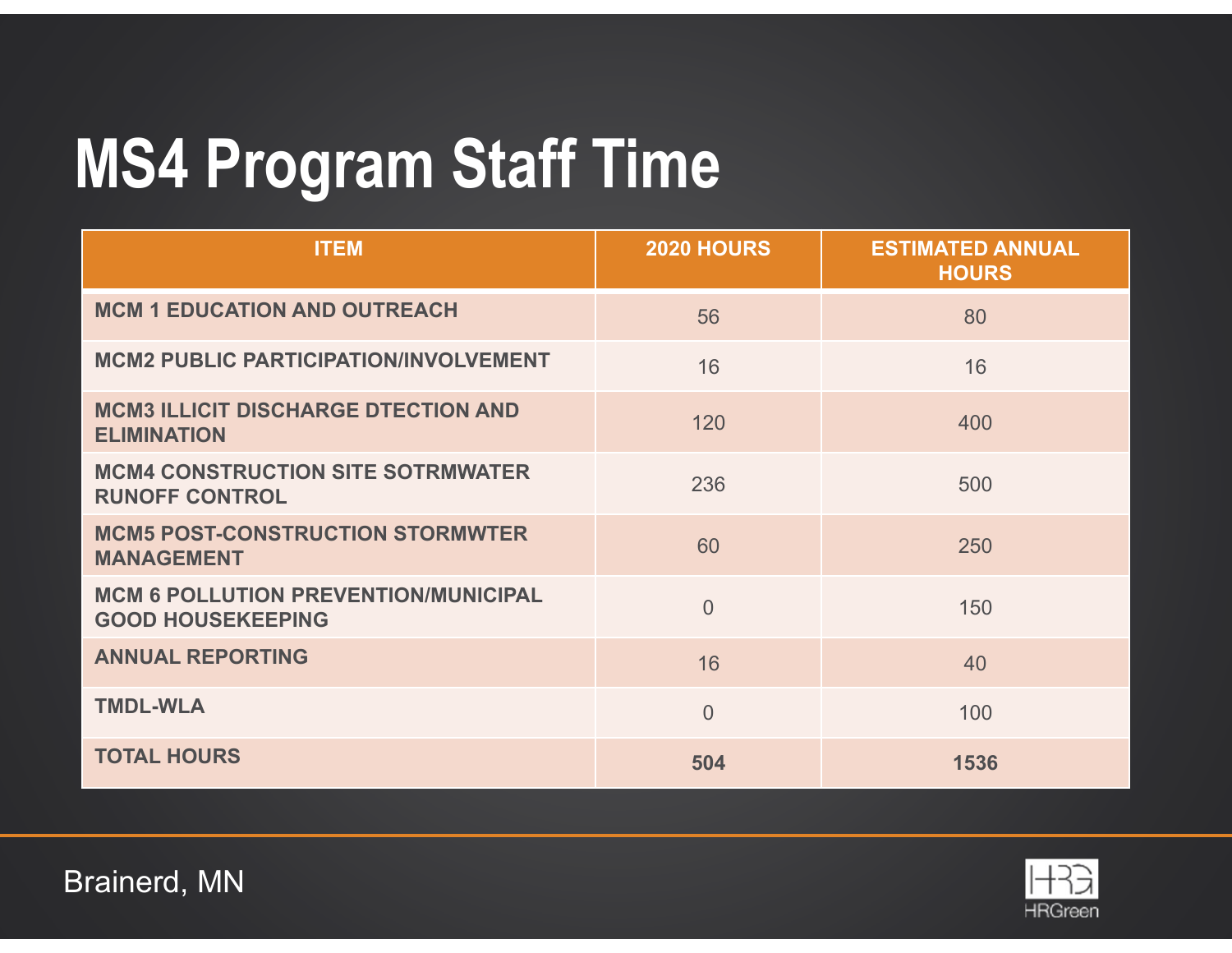### **Contact Information**



**Shawn Tracy** 763.248.0134 stracy@hrgreen.com

**HRGREEN.COM**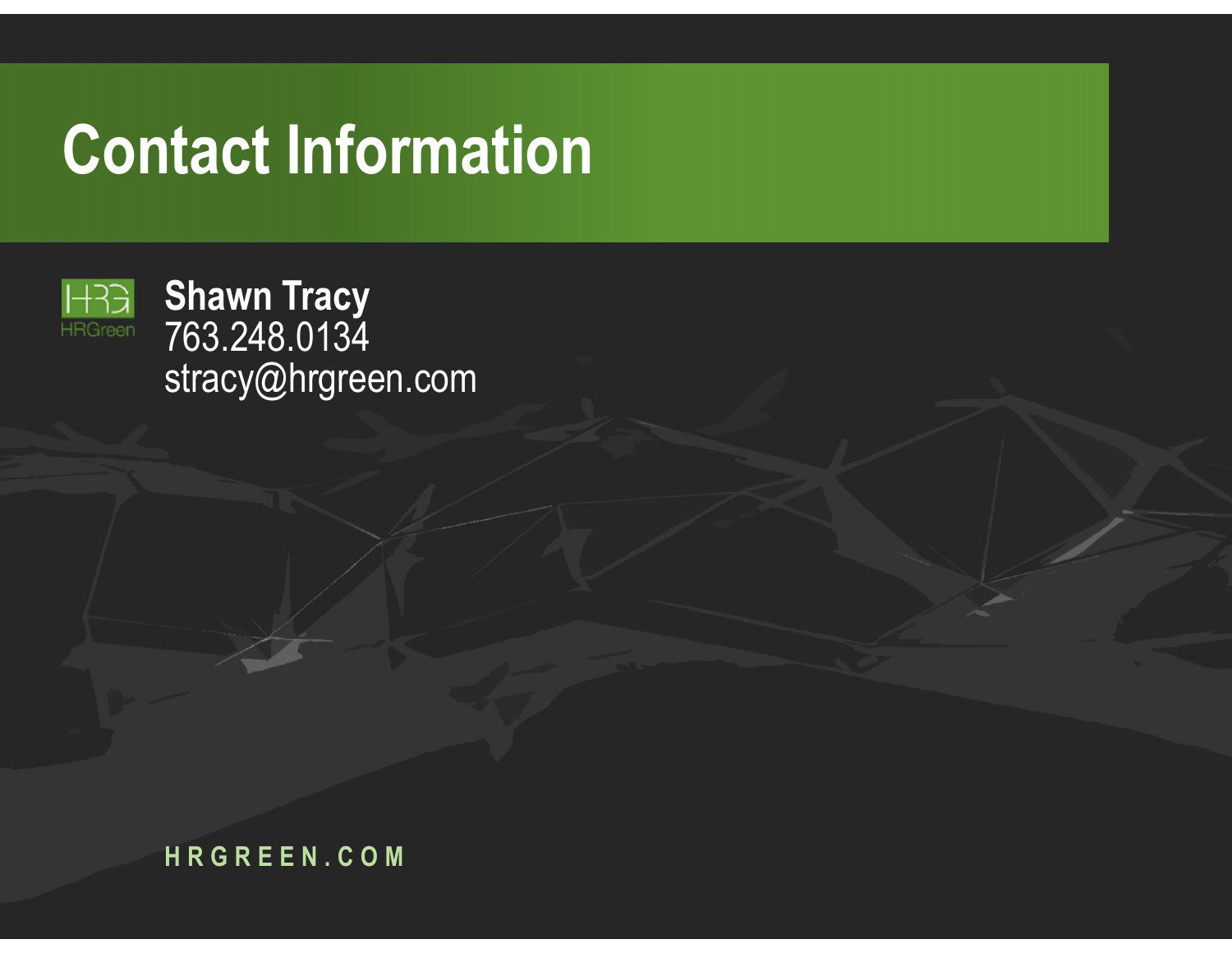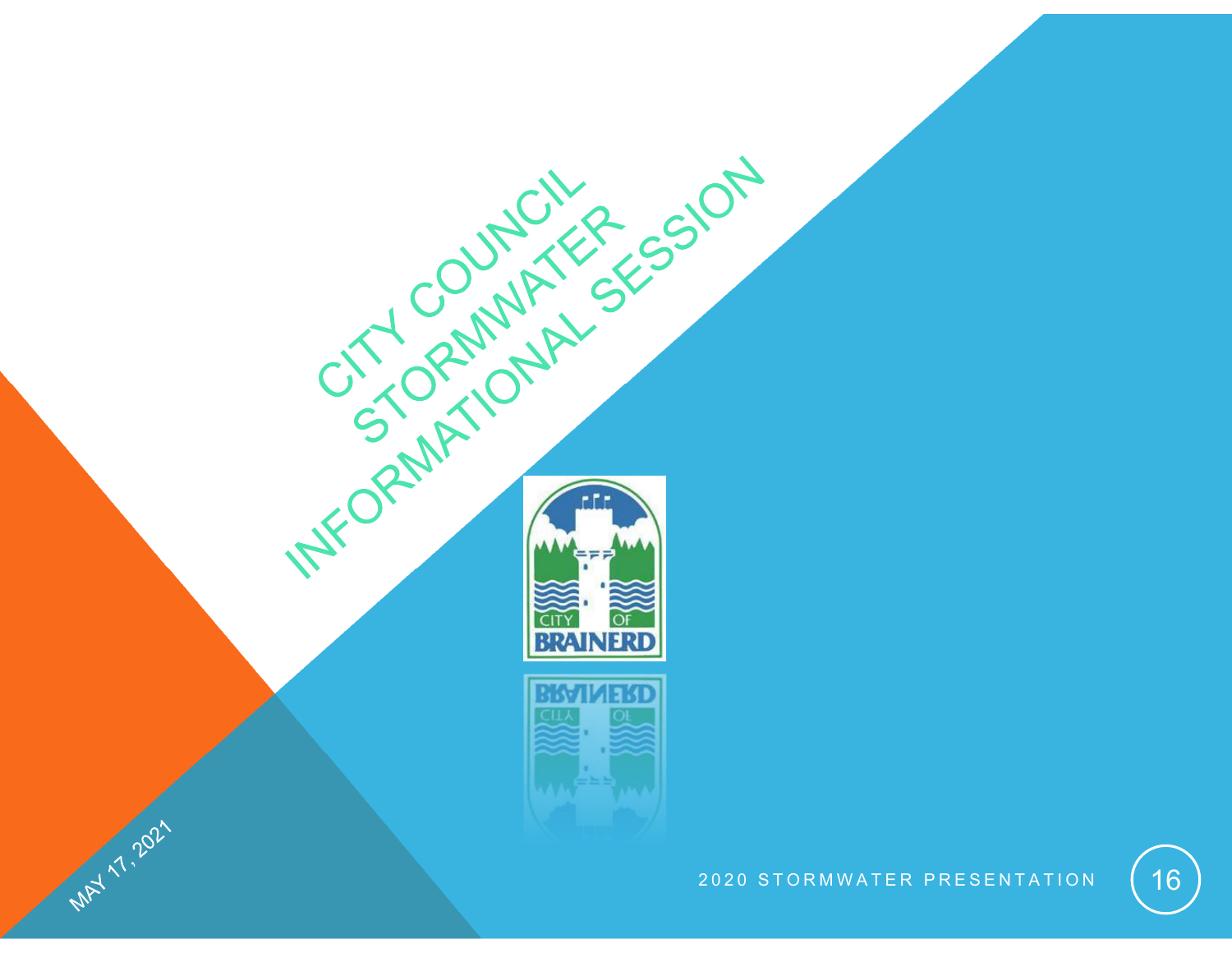#### **MS4 (MUNICIPAL SEPARATE STORM SEWER SYSTEM) MS4 PERMIT**



MAY 17.2021

- **Issued Every 5 years by MPCA (Minnesota Pollution Control Agency) to City's/Townships with over 5,000 population.**
- П **Permit regulates the discharge of stormwater into waters of the state.**
- П **Requires that the permittee implement a SWPPP (stormwater pollution prevention plan).**
- П **Requires that the permittee implement minimum control measures and standard operating procedures to reduce stormwater pollutants entering the MS4.**

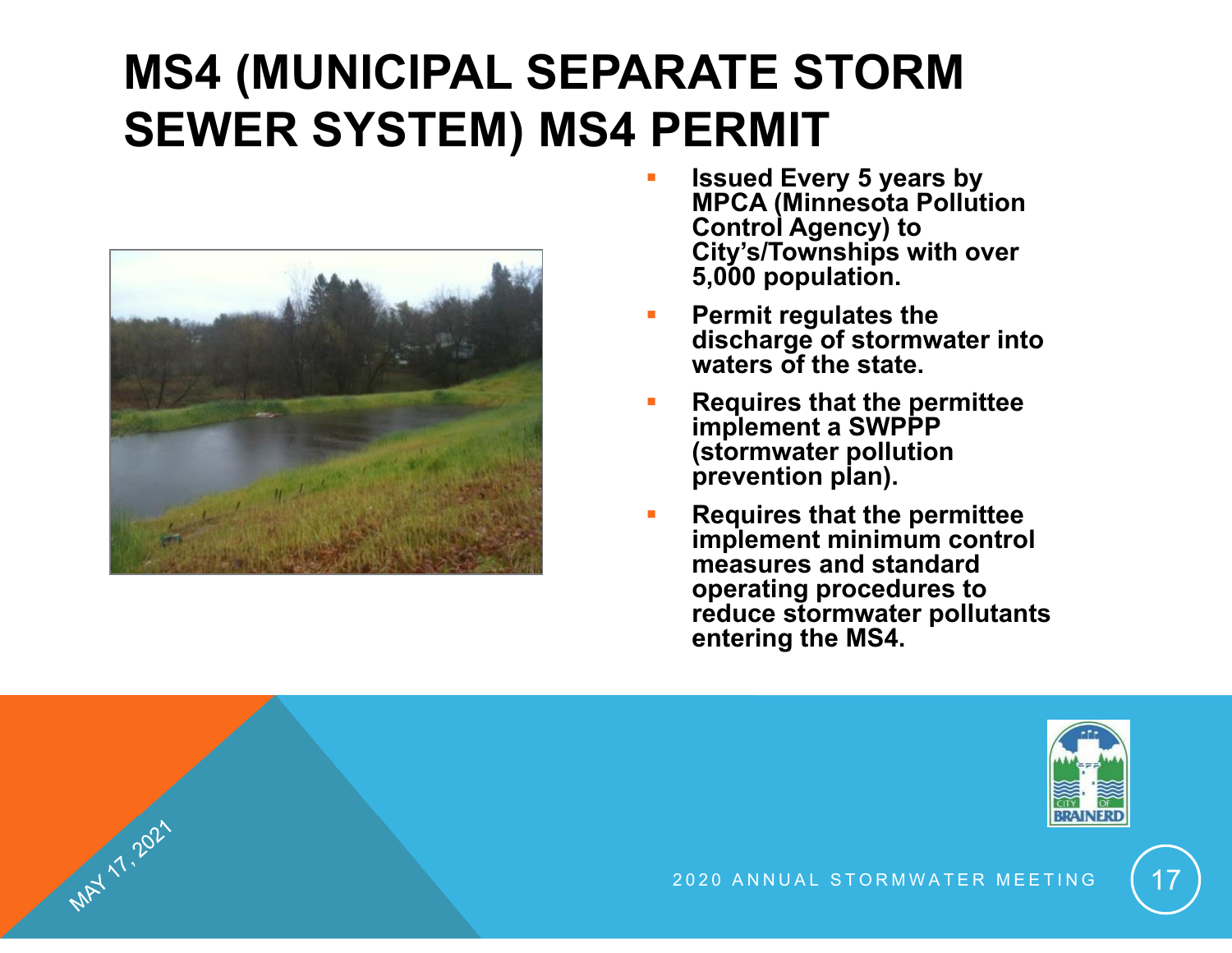#### **STORM WATER POLLUTIONPREVENTION PLAN (SWPPP)**

- **City developed a SWPPP to address six minimum control measures set by MPCA**
	- Public Education & Outreach

May 7, 2021

- Г Public Participation & Involvement
- Г Illicit Discharge Detection & Elimination
- Construction Site Runoff Controls
- Г Post-Construction Storm Water Management
- Г Pollution Prevention/Good Housekeeping
- **Goal of the SWPPP is to create Best Management Practices (BMP's) which will reduce or eliminate sediment and other pollutants from our lakes, rivers, and wetlands**

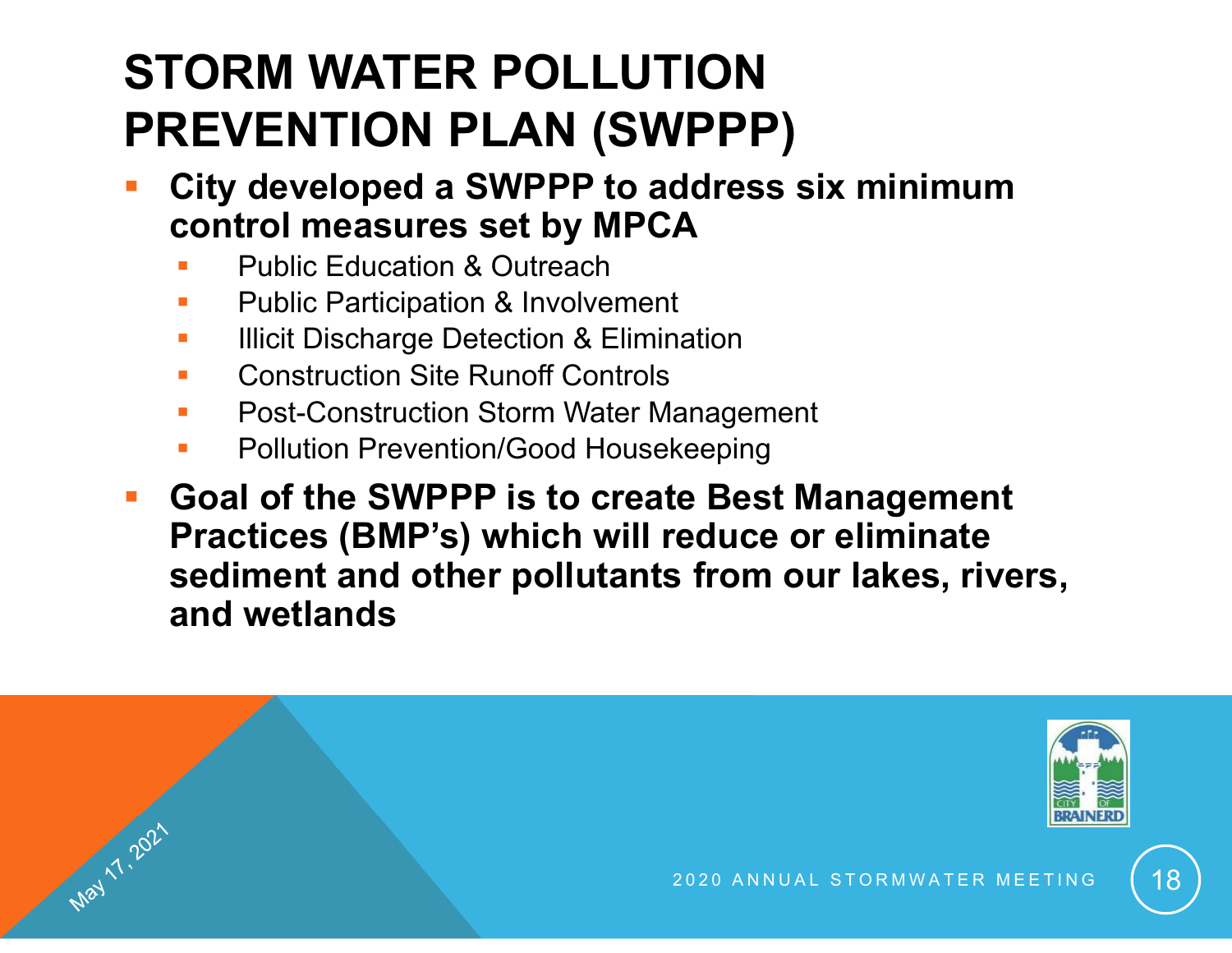### **STORM SEWER SYSTEM OVERVIEW**

#### **Total Pipe in System**

- н 301,300 LF (57 Miles) – Ranging in Size from 8" to 60"
- н Most is Reinforced Concrete Pipe

#### **Service Service Structures**

- г 2,528 Catch Basin Structures
- г 578 Storm Manholes

#### **Outfalls**

May 1 . 2021

П 84 Storm Sewer Outfalls (generally to Mississippi River, Little Buffalo Creek, or lowlands)

#### **Other Stormwater Structures**

- 43 Wet Detention Ponds Used for treatment of stormwater before discharge
- $\blacksquare$ 32 Private Infiltration or Detention Ponds - Required per Section 725 City Code
- $\mathcal{L}_{\mathrm{eff}}$ 22 Rain Gardens – Used for sediment/phosphorus removal from run-off

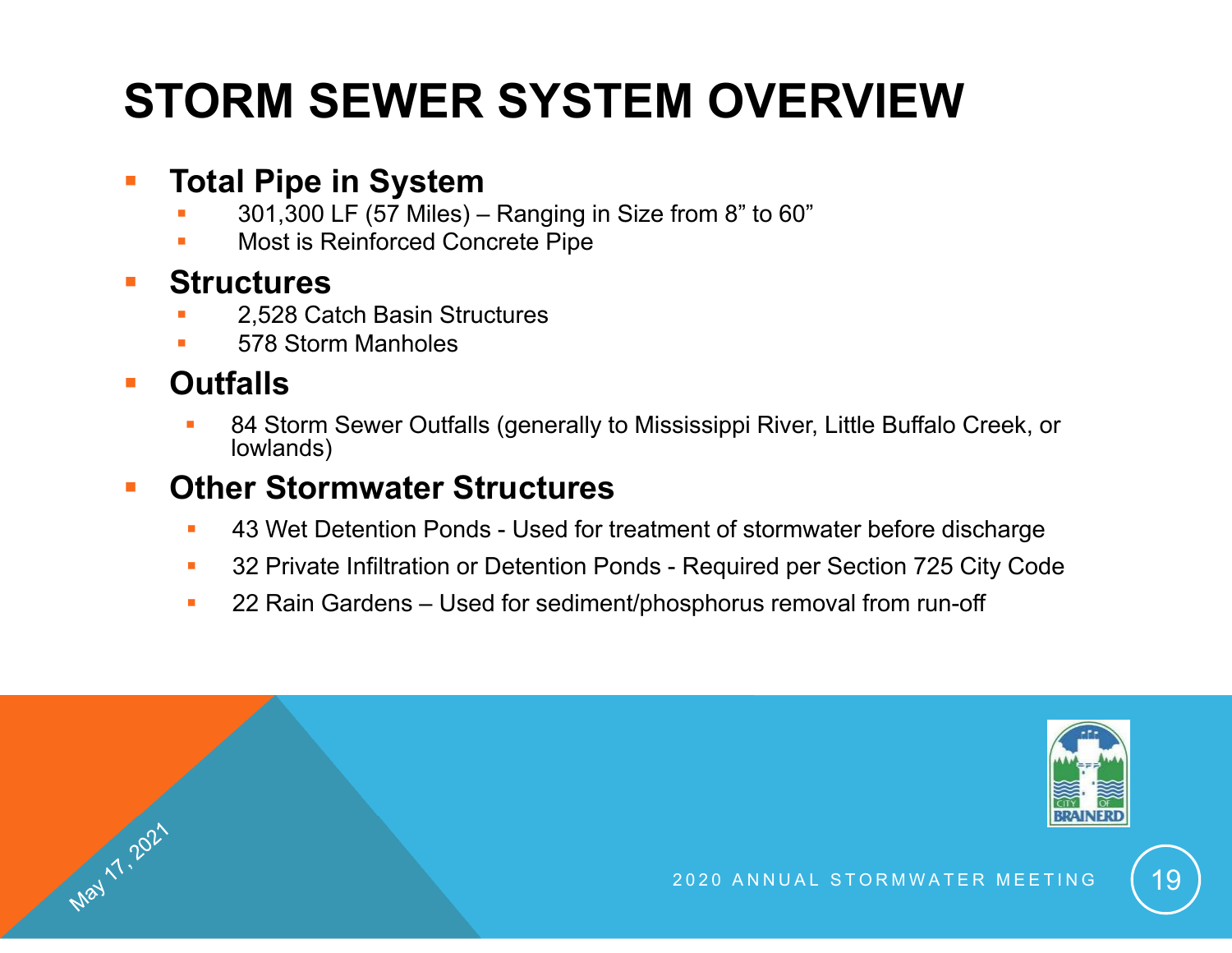### **STORM SEWER FUND**

May 71, 2021

- **Upgrades to City of Brainerd storm sewer system are made through the Storm Sewer Fund**
- **Residential Properties are all charged 1 REU (Residential Equivalency Unit)**
- Ŧ **1 Residential Equivalency Unit (REU)= \$4.00 (2020)**
- $\mathcal{L}_{\mathcal{A}}$  **Commercial/Industrial Properties Fees are based on 1 REU per 1/12 Acre of Impervious surface, or 12 REU's per Acre.**
- **Total Current REU's: 4,171 Residential**

**8,112 Commercial/Industrial**

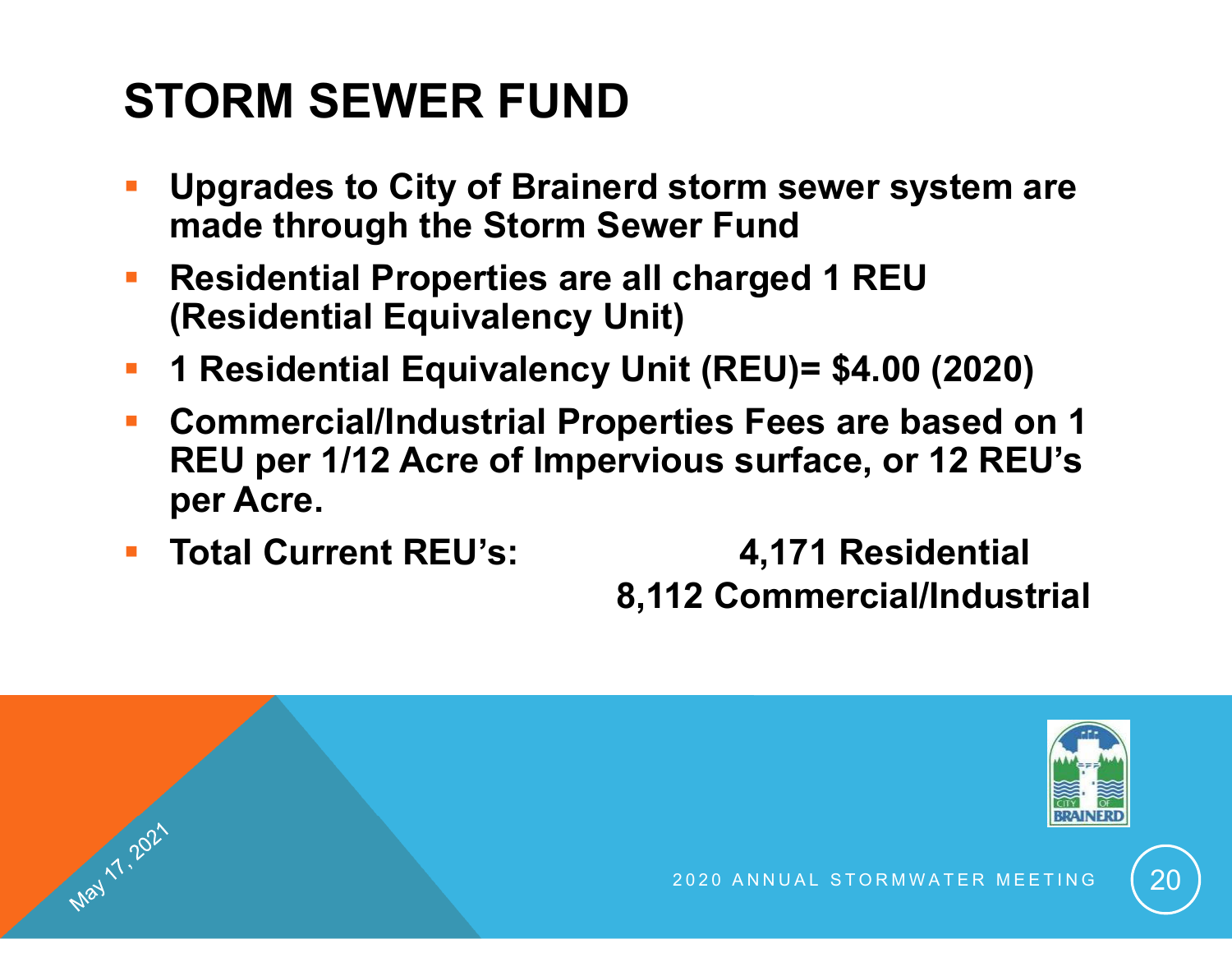#### **MS4 ACCOMPLISHMENTS THAT HAVE BEEN COMPLETED IN THE LAST YEAR**

- **Inspected 17 outfalls –** Required to inspect 20% of total/year
- **Inspected 9 ponds** Required to inspect 20% of total/year
- **Inspected 11 Stockpiles** Required to inspect 4 times/year
	- 4x each
- **Inspected 22 Rain Gardens** Required to inspect 4 times/year
	- Г 4x each

May 21, 2021

**Performed Maintenance as needed**



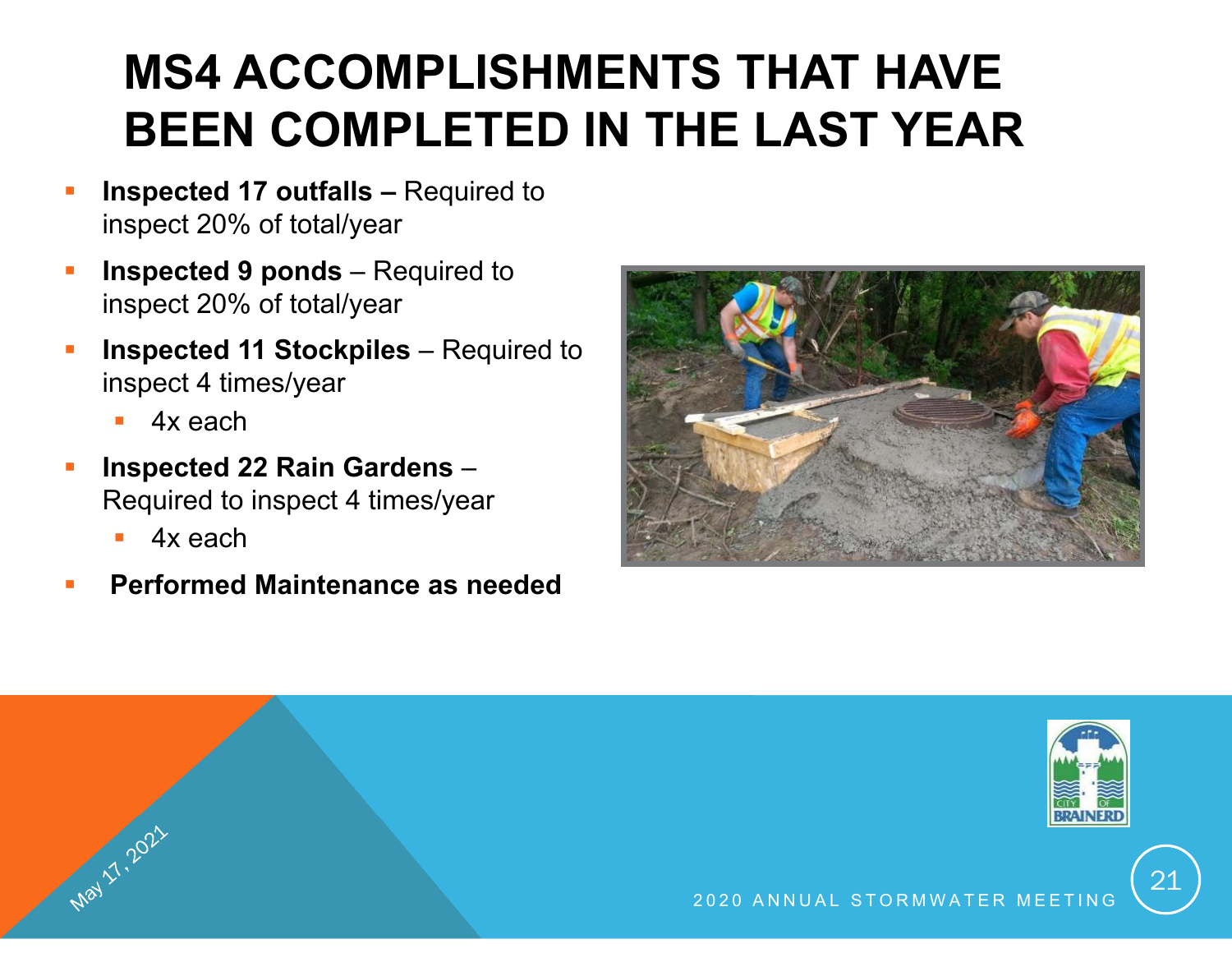#### **MS4 ACCOMPLISHMENTS THAT HAVE BEEN COMPLETED IN THE LAST YEAR**

- **Service Service Conducted 83 formal erosion and sediment control site inspections on construction sites (done as part of building permit inspections)**
- Ξ **Cleaned 65,510 LF of sanitary sewer**

May 71.2021

Ξ **Swept 1,200 CY of material from streets (Spring/Fall)**